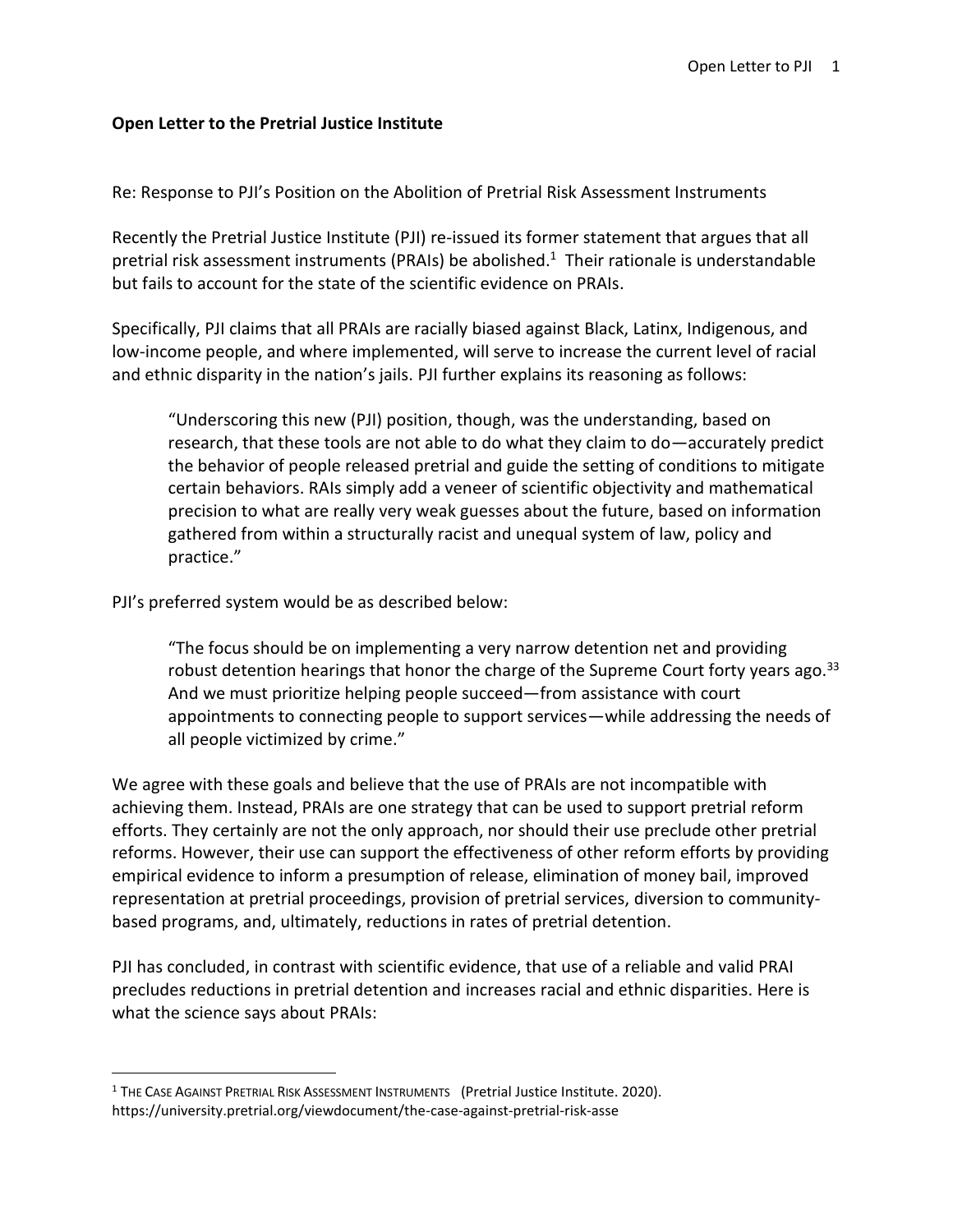- 1. There is a large body of social science evidence showing that objective, reliable and valid risk assessment instruments are more accurate in assessing risk than professional human judgements alone.<sup>2</sup> In the world of pretrial detention where over 10 million people are jailed each year after arrest, the court must quickly review the defendant's prior record, current charges, and other relevant factors to make an initial determination—usually in the span of a few minutes—on the suitability and conditions of release. Evaluation of risk is a fundamental component of pretrial release decisions and will occur with or without the implementation of PRAIs. Objective and valid PRAIs are a more efficient, transparent, and fairer basis for making that assessment than a judge haphazardly and quickly scanning a myriad of documents. The benchmark here is not perfection but rather improving upon unaided human judgment, which is universally acknowledged to introduce racial and other biases.
- 2. PJI bases the argument that PRAIs are racially biased on a single study (ProPublica) of a single instrument (COMPAS) in a single jurisdiction (Broward County, Florida) that did not actually focus on outcomes during the pretrial period.<sup>3</sup> Moreover, several studies have shown that ProPublica's analysis was flawed and misleading. <sup>4</sup> There are many studies of other PRAIs in other jurisdictions that have tested for racial bias in prediction but do not replicate these results.<sup>5</sup>
- 3. PJI asserts that racial bias in prediction will necessarily perpetuate racial disparities in pretrial decisions, but this is not supported by research. Determining whether PRAIs perpetuate racial disparities requires comparing PRAI-informed decisions to those made without the use of PRAIs.<sup>6</sup> Scientific evidence shows that even when PRAIs perform

<sup>2</sup> PAUL E MEEHL, CLINICAL VERSUS STATISTICAL PREDICTION (University of Minnesota Press. 1954);William M Grove, et al., *Clinical versus mechanical prediction: A meta-analysis*, 12 PSYCHOLOGICAL ASSESSMENT 19(2000). J. Jung, et al., *Simple rules to guide expert classifications*, 183 STATISTICS IN SOCIETY 771(2020);Z. J. Lin, et al., *The limits of human predictions of recidivism*, 6 SCIENCE ADVANCES eaaz0652(2020).

<sup>3</sup> Julia Angwin, et al., *Machine Bias*, PROPUBLICA, May 23, 2016. 2016;Jeff Larson, et al., *How We Analyzed the COMPAS Recidivism Algorithm*, see id. at.

<sup>4</sup> Anthony W Flores, et al., *False Positives, False Negatives, and False Analyses: A Rejoinder to Machine Bias: There's Software Used across the Country to Predict Future Criminals. And It's Biased against Blacks*, 80 FEDERAL PROBATION 38(2016);William Dieterich, et al., COMPAS Risk Scales: Demonstrating Accuracy Equity and Predictive Parity (2016);Jeff Larson & Julia Angwin, *Machine Bias: Technical Response to Northpointe*, PROPUBLICA, July 29, 2016. 2016;Cynthia Rudin, et al., *The Age of Secrecy and Unfairness in Recidivism Prediction*, 2 HARVARD DATA SCIENCE REVIEW (2020). Alexandra Chouldechova, *Fair Prediction with Disparate Impact: A Study of Bias in Recidivism Prediction Instruments*, 5 BIG DATA 153(2017);Avi Feller, et al., *A computer program used for bail and sentencing decisions was labeled biased against blacks. It's actually not that clear*, THE WASHINGTON POST, 2016.

<sup>5</sup> Sarah L. Desmarais, et al., *Predictive Validity of Pretrial Risk Assessments: A Systematic Review of the Literature*, CRIMINAL JUSTICE AND BEHAVIOR (2020);Douglas B. Marlowe, et al., *Employing standardized risk assessment in pretrial release decisions: Association with criminal justice outcomes and racial equity*, 44 LAW AND HUMAN BEHAVIOR 361(2020).

<sup>6</sup> Gina M Vincent & Jodi L Viljoen, *Racist Algorithms or Systemic Problems? Risk Assessments and Racial Disparities*, CRIMINAL JUSTICE AND BEHAVIOR (2020);Jennifer Skeem & Christopher Lowenkamp, *Using algorithms to address trade‐ offs inherent in predicting recidivism*, 38 BEHAVIORAL SCIENCES & THE LAW 259(2020).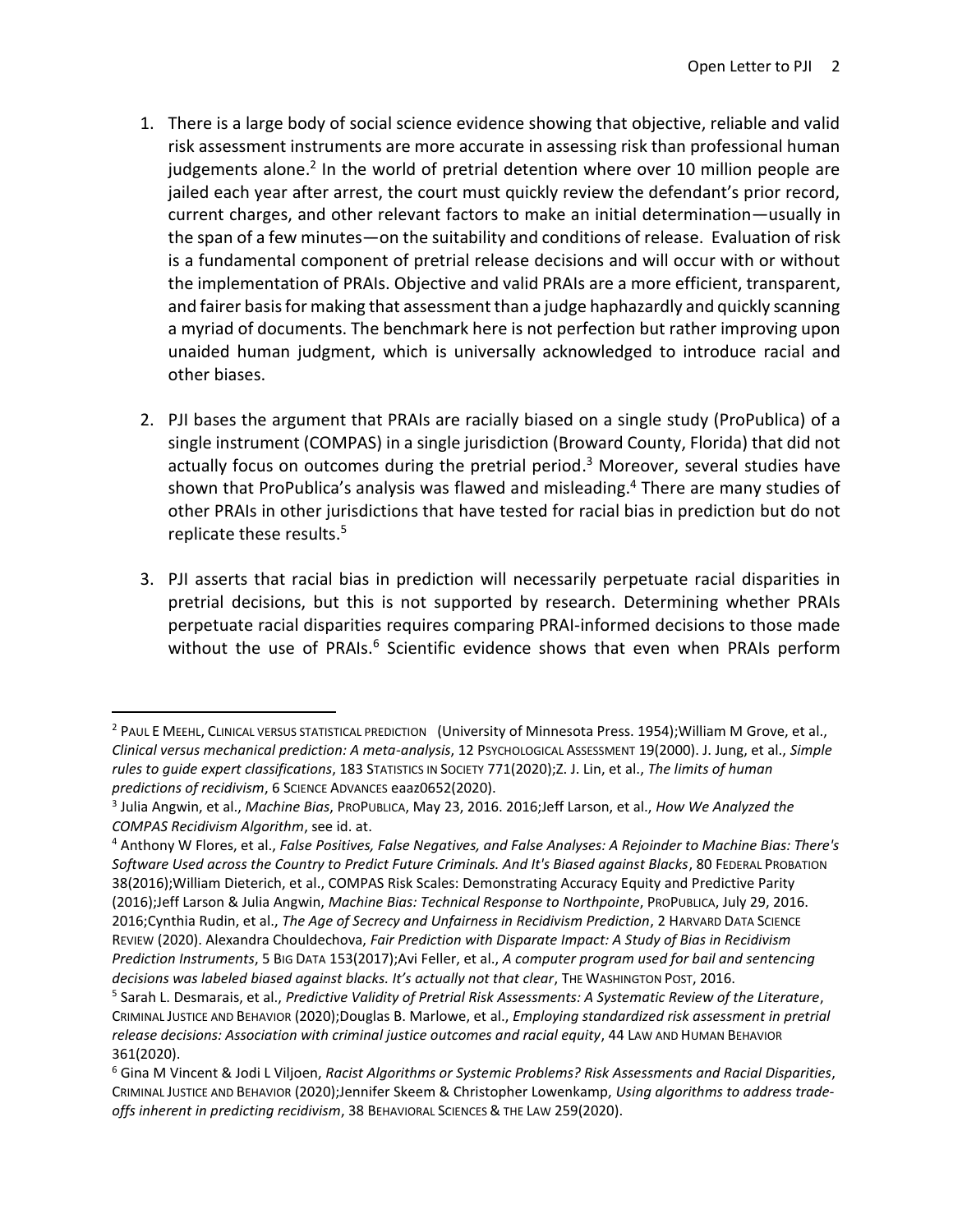somewhat better for one group or another, their use can improve upon pretrial decisions made without PRAIs for all defendants. 7

- 4. The argument that PRAIs increase pretrial detention rates is inconsistent with the contemporary science. Several recently published studies show decreases in pretrial detention rates in decisions that use PRAIs compared to those that do not.<sup>8</sup>
- 5. The statement that PRAIs "cannot reliably predict violent crime" is not supported by the scientific literature. Instead, research studies show that several PRAIs predict new violent crime during the pretrial period at levels much better than chance and in keeping with risk assessment instruments used in other contexts. 9
- 6. It is because of studies of PRAIs that we know that the vast majority of defendants who are released (75-85%)—regardless of race, ethnicity, or income—will not be re-arrested and or fail to appear for their next court hearing. Even smaller numbers (5% or less) will be re-arrested for a violent crime and even a smaller percent, still, will be convicted of violent crime while on pretrial release. With these statistics, defense counsels can more effectively argue for the release of their clients.
- 7. We know that within the criminal justice system and many other areas of American society, bias exists. These biases exist in the deployment of police, arrest policies, charging decisions, pretrial decisions, and sentencing practices. So any assessment that relies on the data used by criminal justice agencies will have some level of bias, whether conducted using PRAIs or completed by judges in the absence of PRAIs.<sup>10</sup> At least with the use of PRAIs—and in contrast with unstructured judicial discretion—the weighting and role of these data sources in evaluations of risk are clear and transparent.<sup>11</sup>

 $^7$  Evan M. Lowder, et al., Improving the accuracy and fairness of pretrial release decisions: A multi-site study of risk assessments implemented in four counties (National Institute of Justice ed., Bureau of Justice Programs, U.S. Department of Justice 2020). Christopher T. Lowenkamp, et al., *Replication and Extension of the Lucas County PSA Project*, (2020).

<sup>8</sup> Evan M. Lowder, et al., *Effects of pretrial risk assessments on release decisions and misconduct outcomes relative to practice as usual*, JOURNAL OF CRIMINAL JUSTICE (2020);Marlowe, et al., LAW AND HUMAN BEHAVIOR, (2020);Jodi L. Viljoen, et al., *Impact of risk assessment instruments on rates of pretrial detention, postconviction placements, and release: A systematic review and meta-analysis*, 43 see id. at 397(2019);Evaluation of Pretrial Justice System Reforms That Use the Public Safety Assessment: Effects of New Jersey's Criminal Justice Reform. No. 1(2019);Evaluation of Pretrial Justice System Reforms That Use the Public Safety Assessment: Effects in Mecklenburg County, North Carolina. No. 1(2019).

<sup>9</sup> Desmarais, et al., CRIMINAL JUSTICE AND BEHAVIOR, (2020). Sarah L Desmarais, et al., *Performance of recidivism risk assessment instruments in U.S. correctional settings*, 13 PSYCHOLOGICAL SERVICES (2016).

<sup>10</sup> Vincent & Viljoen, CRIMINAL JUSTICE AND BEHAVIOR, (2020);Sandra G Mayson, *Bias In, Bias Out*, 128 THE YALE LAW JOURNAL 2122(2019).

<sup>11</sup> Sharad Goel, et al., *The Accuracy, Equity, and Jurisprudence of Criminal Risk Assessment*, (2018).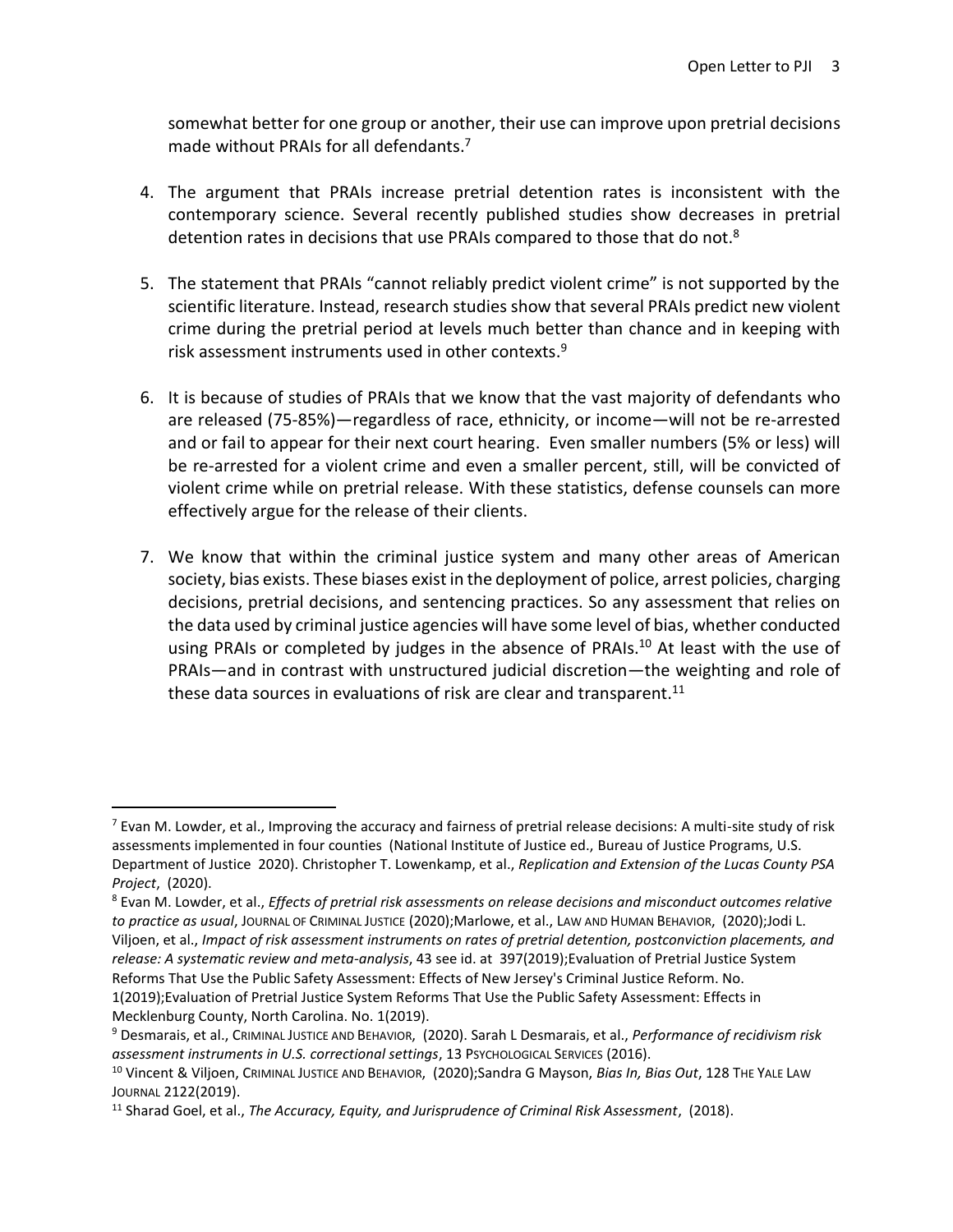For these reasons, the implication for policy is not to abolish PRAIs but to ensure that any form of bias in the assessment process is reduced as much as possible. This can be achieved by adopting the following practices:

- a. *Due Process and Transparency*. The scoring and results of any PRAI completed on any individual must be fully disclosed to that person, with an ability to contest its accuracy.
- b. *Reliability*. All PRAIs must undergo regular reliability tests to ensure that defendants are scored in a uniform and consistent manner regardless of who is doing the assessment.
- c. *Validity.* All PRAIs should be tested using appropriate research methods to ensure they are properly identifying risk to re-offend and/or fail to appear in court during the pretrial period.<sup>12</sup> PRAIs should not be tested on new criminal behavior that occurs after cases have been disposed. Further, future validation studies should strive to use additional measures of criminal behavior as the outcome, such as convictions, filed charges, or even self-report, especially for more serious crimes.
- d. *Tested on the Local Population.* Research has shown that a PRAI will perform best if it is tested on its local population rather than a population from another city or state. Consequently, PRAIs that have been developed in other jurisdictions need to be re-tested in the local jurisdiction and adjusted accordingly.
- e. *Tested for Racial and Gender Bias in Prediction*. PRAIs must ensure that there is little (if any) racial and gender bias in the risk assessment process. This may be accomplished by ensuring that the outcome predicted by a PRAI is not skewed by race or gender relative to the actual event of concern. When there is evidence of bias in the predictions produced by PRAIs, that strategies are implemented to make the process more fair;<sup>13</sup> for example, by limiting reliance on factors that serve as proxies for race, gender, or income, and focusing on the currently charged offense(s) and prior behaviors within time limits (e.g., felony convictions in the past 10 years).<sup>14</sup> As for reliability, tests of racial and gender bias in prediction should be conducted regularly.
- f. *Use in the Pretrial Release Decisions.* PRAIs were not designed to be, nor should they be, the sole determinate of any pretrial release decision or replace judicial decision-making. Instead, they should inform decisions by aiding in the identification of the low-risk

<sup>&</sup>lt;sup>12</sup> STANDARDS FOR EDUCATIONAL AND PSYCHOLOGICAL TESTING (American Educational Research Association, American Psychological Association, National Council on Measurement in Education. 2014);J. P. Singh, et al., *Reporting guidance for violence risk assessment predictive validity studies: the RAGEE Statement*, 39 LAW AND HUMAN BEHAVIOR 15(2015);Kevin S Douglas, et al., *Research methods in violence risk assessment*, *in* RESEARCH METHODS IN FORENSIC PSYCHOLOGY (Barry Rosenfeld & Stephen D Penrod eds., 2011).

<sup>13</sup> Richard A. Berk & Arun Kumar Kuchibhotla, *Improving Fairness in Criminal Justice Algorithmic Risk Assessments Using Conformal Prediction Sets*, ARXIV: APPLICATIONS (2020).

<sup>14</sup> Kristin Bechtel, et al., *Identifying the predictors of pretrial failure: A meta-analysis*, 75 FEDERAL PROBATION 78(2011).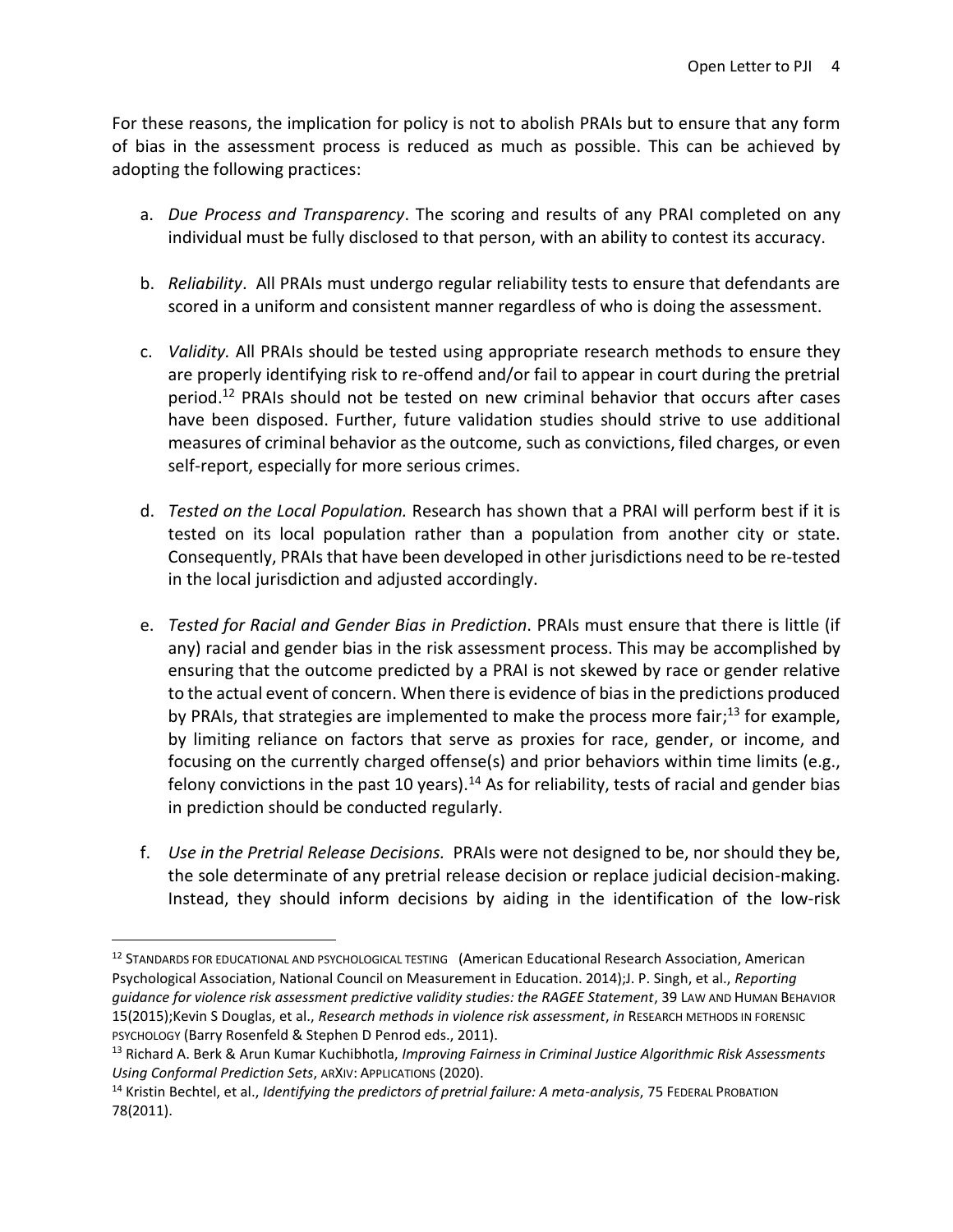defendants from the few that present greater risk. Given that most detained defendants are suitable candidates for release based on the criteria of flight risk and danger to the community, there should be a presumption of release.<sup>15</sup>

As suggested above, there are many PJI points with which we agree; in particular, that PRAIs should not be used to make pretrial release decisions unilaterally, that communication of PRAIs results should describe likelihood of success, and that the definition of failure to appear in court should be refined. We also agree that, in some jurisdictions, adoption of a PRAI often does not lead to reductions in pretrial population, but only because judges are unwilling to release defendants, regardless of risk.<sup>16</sup> When judges use the results of PRAIs to inform their pretrial decisions, research shows that rates of pretrial release often increase.

Based on PJI's position, all pretrial (and subsequent) hearings would bar consideration of information on current charge(s) and criminal history because they are biased, which begs the question: what would pretrial decisions be based on? At least for the foreseeable future, information on criminal justice involvement and assessments of risk will continue to be introduced and considered in pretrial decisions, as a matter of law and policy. Indeed, most pretrial decisions are currently based upon state law and bail schedules that require consideration of some combination of current charge(s), criminal history, prior failures to appear in court, and ties to the community. $17$ 

Abolishing PRAIs and allowing judges to return to—or, more accurately, to continue—the practice of making subjective judgments of what constitutes risk would be a major step backwards. While the use of PRAIs will not eliminate pretrial detention and racial bias, they are a step in the right direction. They also are easier to fix than biased human decision-making.<sup>18</sup> A review of the full body of scientific evidence on PRAIs supports this viewpoint.

For further discussion of the potential role of PRAIs in pretrial reform, civil rights concerns related to their use, and potential implications of using AI in this context, see the issue briefs developed as part of the MacArthur-supported Pretrial Risk Management Project: Sarah L. Desmarais and Evan M. Lowder, *[Pretrial Risk Assessment Tools: A Primer for Judges,](http://www.safetyandjusticechallenge.org/resource/pretrial-risk-assessment-tools-a-primer-for-judges-prosecutors-and-defense-attorneys/)  [Prosecutors, and Defense Attorneys](http://www.safetyandjusticechallenge.org/resource/pretrial-risk-assessment-tools-a-primer-for-judges-prosecutors-and-defense-attorneys/)*; David G. Robinson and Logan Koepke, *[Civil Rights and](http://www.safetyandjusticechallenge.org/resource/civil-rights-and-pretrial-risk-assessment-instruments/)  [Pretrial Risk Assessment Instruments](http://www.safetyandjusticechallenge.org/resource/civil-rights-and-pretrial-risk-assessment-instruments/)*; and Alexandra Chouldechova and Kristian Lum, *[The](http://www.safetyandjusticechallenge.org/resource/the-present-and-future-of-ai-in-pre-trial-risk-assessment-instruments/)  [Present and Future of AI in Pre-Trial Risk Assessment Instruments](http://www.safetyandjusticechallenge.org/resource/the-present-and-future-of-ai-in-pre-trial-risk-assessment-instruments/)*. All are available at <http://www.safetyandjusticechallenge.org/resources/>

<sup>15</sup> MELISSA HAMILTON, RISK ASSESSMENT TOOLS IN THE CRIMINAL LEGAL SYSTEM – THEORY AND PRACTICE: A RESOURCE GUIDE (National Association of Criminal Defense Lawyers. 2020).

<sup>16</sup> Marlowe, et al., LAW AND HUMAN BEHAVIOR, (2020).

<sup>&</sup>lt;sup>17</sup> AMBER WIDGERY, THE STATUTORY FRAMEWORK OF PRETRIAL RELEASE (National Conference of State Legislatures. 2020).

<sup>18</sup> Berk & Kuchibhotla, ARXIV: APPLICATIONS, (2020).